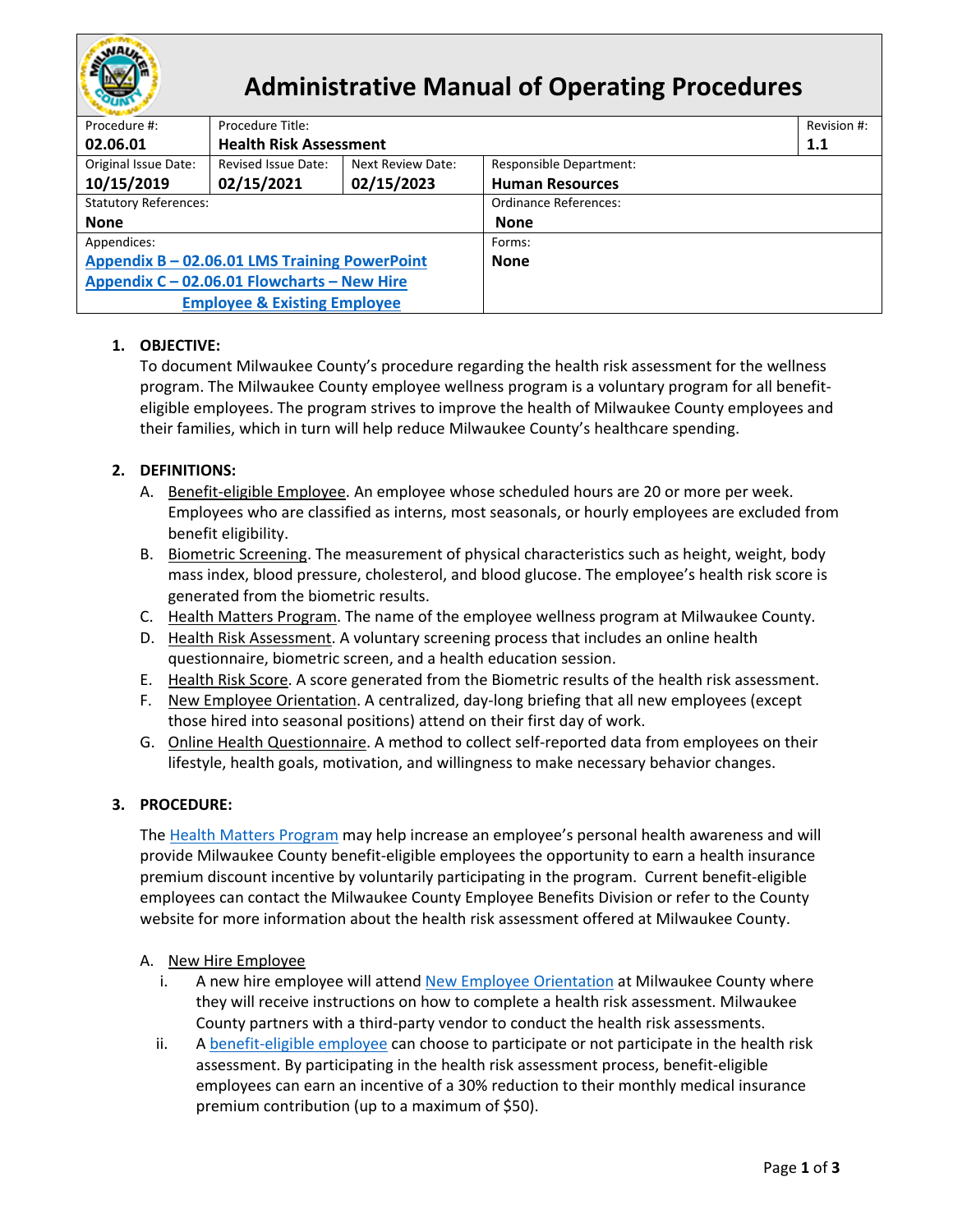- iii. If the benefit-eligible employee chooses not to participate, the health risk assessment vendor will contact Milwaukee County and communicate that the employee chose not to participate. The employee's medical premiums will increase after the grace period.
	- a. All new hire benefit-eligible employees who elect to participate in the medical plan will automatically receive the wellness premium rate for the quarter that their benefits become active. To continue receiving the wellness premium rate after the quarter is over, new hire employees are encouraged to complete a health risk assessment in the quarter they are hired.
- iv. If the employee chooses to participate, they will log onto the health risk assessment vendor's wellness portal to complete an [online health questionnaire](#page-0-3) and schedule a biometric [screening.](#page-0-4)
	- a. There are three (3) options available for completing a biometric screening:
		- i. Schedule an appointment at a designated Milwaukee County location.
		- ii. Schedule an appointment onsite at the health risk assessment vendor's location.
		- iii. Submit lab work results that have been completed in the current quarter by a primary care provider and schedule a 15-minute telephonic health education session.
	- b. The health risk assessment vendor will communicate to Milwaukee County the employee's participation in the program.
	- c. The employee will review their [health risk score](#page-0-5) on the health risk assessment vendor's wellness portal.
		- i. If the employee receives a score 70 or above, they will receive the wellness premium rate for their medical premium for the remainder of the calendar year.
		- ii. If the employee receives a score of 69 or below, they must schedule a one-onone telephonic health coaching session once a quarter for the remainder of the calendar year to receive the wellness premium rate for their medical premium.

### B. Existing Employee

- i. Existing employees will be sent instructions at their mailing address at the end of the calendar year from the health risk assessment vendor on how to complete a health risk assessment in the following year. This is an annual process that is voluntary for employees.
- ii. A benefit-eligible employee can choose to participate or not participate in the health risk assessment. By participating in the health risk assessment process benefit-eligible employees can earn an incentive of a 30% reduction to their monthly medical insurance premium contribution (up to a maximum of \$50).
- iii. If the benefit-eligible employee chooses not to participate, the health risk assessment vendor will contact Milwaukee County and communicate that the employee chose not to participate.
	- a. If the employee has never participated, their medical premium rates will stay the same.
	- b. If the employee is currently receiving the wellness premium rate for their medical premium, their premium rate will increase at the end of the first quarter.
- iv. If the employee chooses to participate, they will log onto the health risk assessment vendor's wellness portal to complete an online health questionnaire and schedule a biometric screening.
	- a. There are three (3) options available for completing a biometric screening:
		- i. Schedule an appointment at a designated Milwaukee County location.
		- ii. Schedule an appointment onsite at the health risk assessment vendor's location.